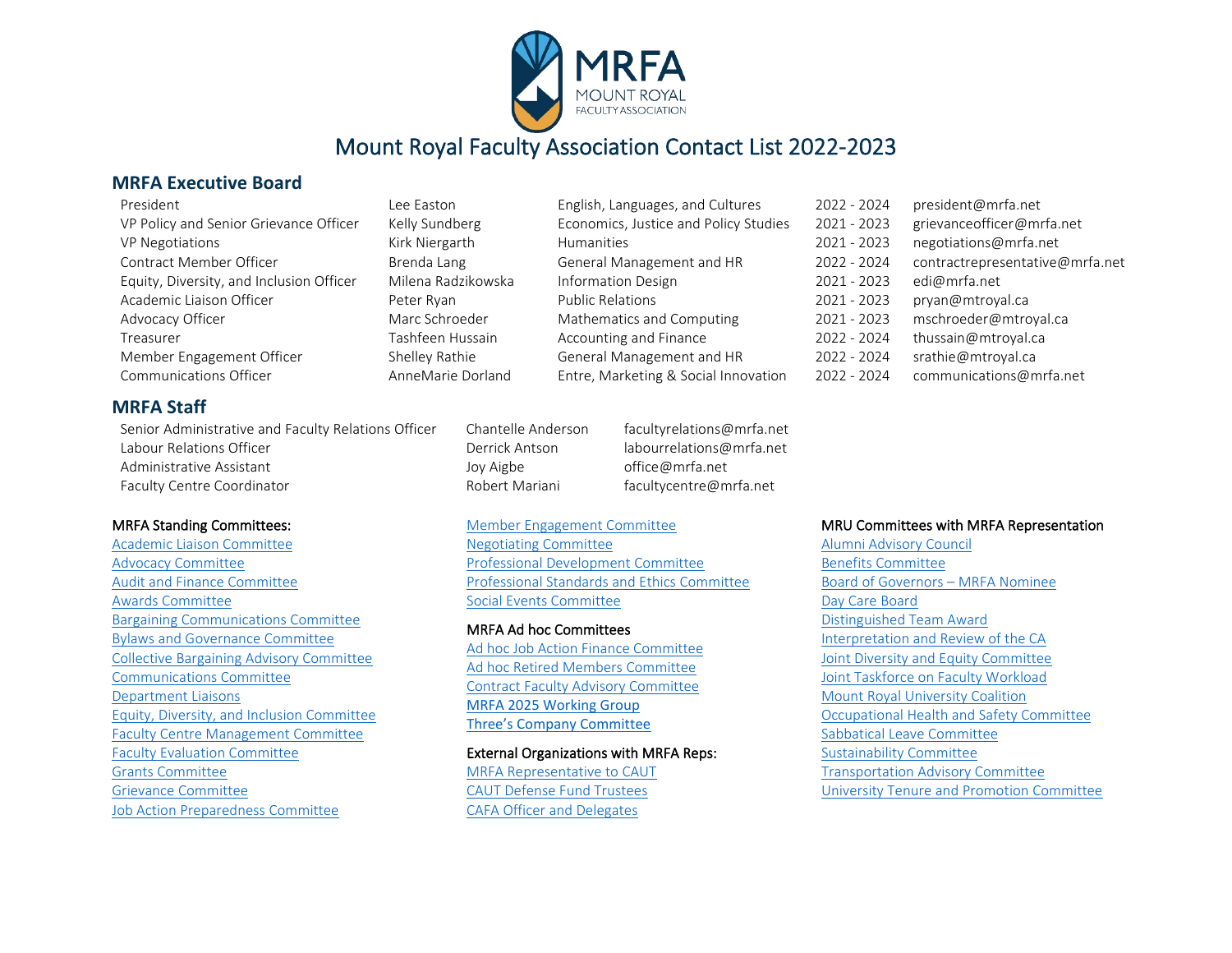## Mount Royal Faculty Association Standing Committees

#### <span id="page-1-0"></span>**Academic Liaison Committee**

<span id="page-1-1"></span>

| Peter Ryan - ALO                   | Committee Chair                    | <b>Public Relations</b>                              | 2021 - 2023   | pryan@mtroyal.ca          |
|------------------------------------|------------------------------------|------------------------------------------------------|---------------|---------------------------|
| Cari Merkley                       | Library                            | Library                                              | $2021 - 2023$ | cmerkley@mtroyal.ca       |
| Carlton Osakwe                     | <b>Business and Communications</b> | Accounting and Finance                               | $2021 - 2023$ | cosakwe@mtroyal.ca        |
| Vacant                             | Science and Technology             | Vacant                                               | 2022 - 2023   | @mtroyal.ca               |
| Vacant                             | GenEd / ADC                        | Vacant                                               | $2022 - 2024$ | @mtroyal.ca               |
| Vacant                             | Arts                               | Vacant                                               | $2022 - 2024$ | @mtroyal.ca               |
| Holly Feist                        | Health, Community and Education    | Nursing and Midwifery                                | 2022 - 2024   | hfeist@mtroyal.ca         |
| Joy Aigbe                          | <b>MRFA</b>                        | Administrative Assistant                             |               | office@mrfa.net           |
| <b>Advocacy Committee</b>          |                                    |                                                      |               |                           |
| Marc Schroeder - Advocacy Officer  |                                    | Committee Chair - Mathematics and Computing          | $2021 - 2023$ | mschroeder@mtroyal.ca     |
| Mark Ayyash                        | Sociology and Anthropology         |                                                      | 2021 - 2023   | mayyash@mtroyal.ca        |
| Marva Ferguson                     | Child Studies and Social Work      |                                                      | 2021 - 2023   | mferguson@mtroyal.ca      |
| Astrid Kuhn                        |                                    | Journalism & Broadcast Media Studies                 | 2021 - 2023   | akuhn@mtroyal.ca          |
| <b>Brian Nichols</b>               | Humanities                         |                                                      | $2022 - 2024$ | bnichols@mtroyal.ca       |
| Michael Ata                        |                                    | Economics, Justice, and Policy Studies               | $2022 - 2024$ | mata@mtroyal.ca           |
| Vacant                             |                                    | Vacant - Contract position to be filled in Fall 2022 | 2022 - 2024   | @mtroyal.ca               |
| Chantelle Anderson                 |                                    | MRFA - Sr. Admin and Faculty Relations Officer       |               | facultyrelations@mrfa.net |
| <b>Audit and Finance Committee</b> |                                    |                                                      |               |                           |
| Lee Easton                         | President - Committee Chair        | English Languages and Cultures                       | $2022 - 2024$ | president@mrfa.net        |
| Tashfeen Hussain                   | Treasurer                          | Accounting and Finance                               | $2022 - 2024$ | thussain@mtroyal.ca       |
|                                    | Member appointed by Executive      |                                                      | $2022 - 2025$ | @mtroyal.ca               |
| Melanie Peacock                    | Member appointed by Executive      | General Management and HR                            | $2021 - 2023$ | mpeacock@mtroyal.ca       |
|                                    | Member appointed by Executive      |                                                      | $2021 - 2024$ | @mtroyal.ca               |
| Chantelle Anderson                 | Sr. Admin. and Faculty Relations   | <b>MRFA</b>                                          |               | facultyrelations@mrfa.net |
| <b>Awards Committee</b>            |                                    |                                                      |               |                           |
| Christian Cook                     | Committee Chair - Exec Appt        | General Management and HR                            | $2022 - 2023$ | clcook1@mtroyal.ca        |
| Namrata Khemka Dolan               | Previous FT Recipient              | Mathematics and Computing                            | $2022 - 2024$ | nkhemkadolan@mtroyal.ca   |

<span id="page-1-2"></span>Kelly Hewson MRFA Member Emeritus (Exec apt.) English, Languages and Cultures 2021 – 2023 khewson@mtroyal.ca Barbara McNichol MRFA Member Emeritus (Exec apt.) Earth and Environmental Sciences 2021 – 2023 bmcnicol@mtroyal.ca Vacant PD Committee Representative Vacant 2020 – 2022 @mtroyal.ca Tonya Mousseau Previous Contract Recipient General Education 2019 – 2022 tmousseau@mtroyal.ca Yasmin Ahmed SAMRU Representative SAMRU – VP Academic 2021 – 2023 vpacademic@samru.ca Lavinia Moldovan Faculty Evaluation Comm. Rep. Full and Schomics, Justice, Policy Studies 2021 – 2023 Imoldovan@mtroyal.ca

Chantelle Anderson Sr. Admin. and Faculty Relations MRFA MATA RESOLUTION Chantelle Anderson Samuel Chantel St. Admin. and Faculty Relations MRFA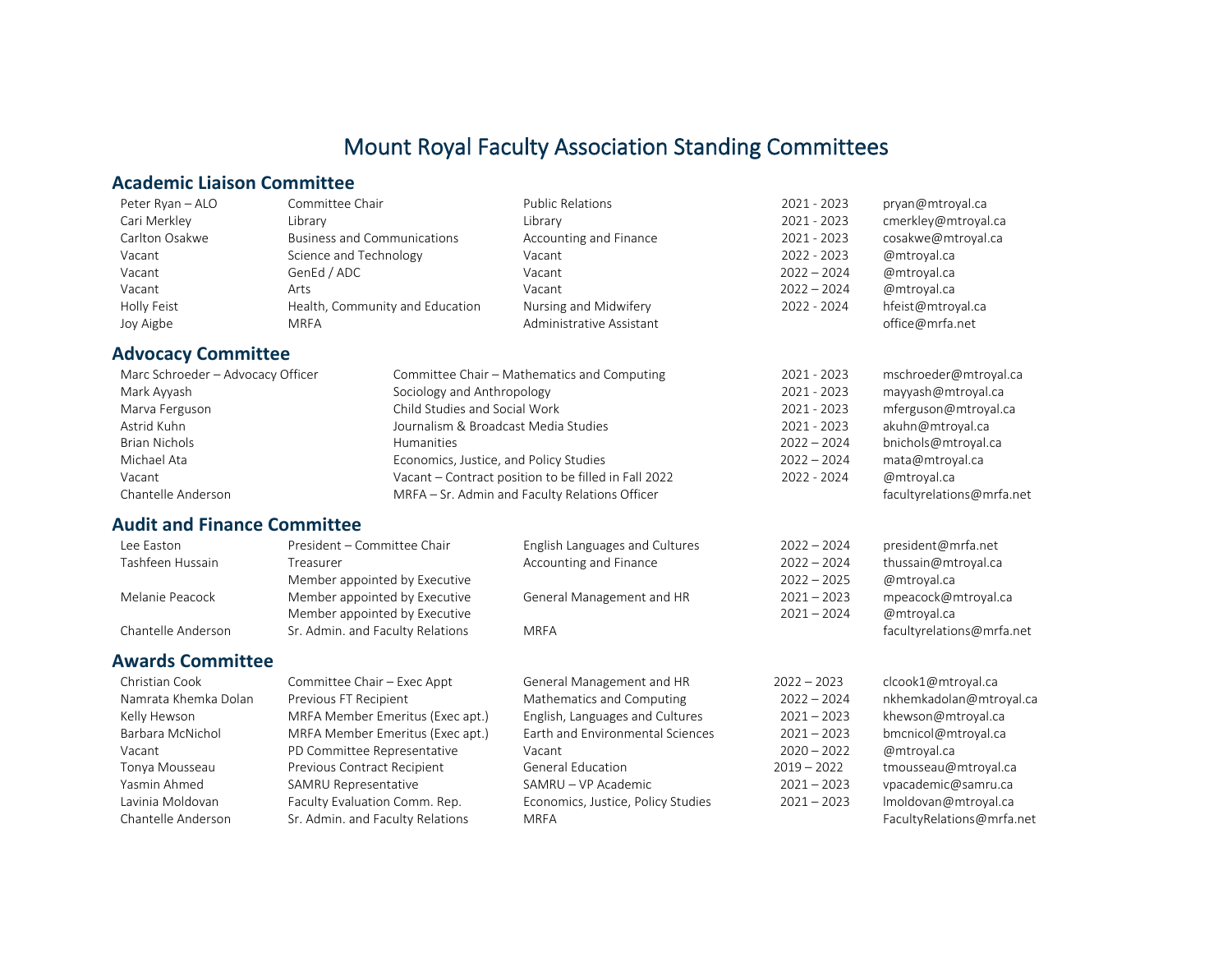## <span id="page-2-0"></span>**Bargaining Communications Committee**

<span id="page-2-2"></span><span id="page-2-1"></span>

| AnneMarie Dorland                               |                            | Communications Officer - Chair       | Entre, Marketing, & Scl. Innovation                                                           | $2022 - 2024$ | communications@mrfa.net   |
|-------------------------------------------------|----------------------------|--------------------------------------|-----------------------------------------------------------------------------------------------|---------------|---------------------------|
| Kirk Niergarth                                  | Negotiating Committee Rep. |                                      | Humanities                                                                                    | $2021 - 2023$ | negotiations@mrfa.net     |
| Meg Wilcox                                      |                            | Member w/ PR/equiv. - Exec Appt.     | Broadcasting and Journalism                                                                   | $2020 - 2023$ | mwilcox@mtroyal.ca        |
|                                                 |                            | Contract Member - Exec Appt.         |                                                                                               | $2022 - 2025$ | @mtroyal.ca               |
| Qasim Syed                                      | Member - Exec Appt.        |                                      | Chemistry and Physics                                                                         | $2021 - 2024$ | qsyed@mtroyal.ca          |
| Derrick Antson                                  | Labour Relations Officer   |                                      | <b>MRFA</b>                                                                                   |               | labourrelations@mrfa.net  |
| Chantelle Anderson                              |                            | Sr. Admin. and Faculty Relations     | <b>MRFA</b>                                                                                   |               | facultyrelations@mrfa.net |
| <b>Bylaws and Governance Committee</b>          |                            |                                      |                                                                                               |               |                           |
| Lee Easton                                      |                            | President - Committee Chair          | English Languages and Cultures                                                                | $2022 - 2024$ | leaston@mtroyal.ca        |
|                                                 | Exec mbr $-$ Exec apt.     |                                      |                                                                                               | $2022 - 2023$ | @mtroyal.ca               |
|                                                 | Exec mbr $-$ Exec apt.     |                                      |                                                                                               | $2022 - 2023$ | @mrfa.net                 |
| Chantelle Anderson                              |                            | Sr. Admin. and Faculty Relations     | <b>MRFA</b>                                                                                   |               | facultyrelations@mrfa.net |
| <b>Collective Bargaining Advisory Committee</b> |                            |                                      |                                                                                               |               |                           |
| Kirk Niergarth                                  |                            |                                      | Humanities - Committee Chair                                                                  |               | negotiations@mrfa.net     |
|                                                 |                            | Vacant                               |                                                                                               | $2022 - CA$   | @mtroyal.ca               |
|                                                 |                            | Vacant                               |                                                                                               | $2022 - CA$   | @mtroyal.ca               |
|                                                 |                            | Vacant<br>Vacant<br>Vacant<br>Vacant |                                                                                               | $2022 - CA$   | @mtroyal.ca               |
|                                                 |                            |                                      |                                                                                               | $2022 - CA$   | @mtroyal.ca               |
|                                                 |                            |                                      |                                                                                               | $2022 - CA$   | @mtroyal.ca               |
|                                                 |                            |                                      |                                                                                               | $2022 - CA$   | @mtroyal.ca               |
| Derrick Antson                                  |                            |                                      | MRFA - Labour Relations Officer                                                               |               | labourrelations@mrfa.net  |
| <b>Communications Committee</b>                 |                            |                                      |                                                                                               |               |                           |
| AnneMarie Dorland- Comms Officer                |                            |                                      | Entre, Marketing, & Scl. Innovation - Committee Chair                                         | $2022 - 2024$ | communications@mrfa.net   |
| Amanda Williams                                 |                            | <b>Communication Studies</b>         |                                                                                               | $2022 - 2024$ | adorland@mtroyal.ca       |
| Archie MacLean                                  |                            | Journalism and Digital Media         |                                                                                               | $2022 - 2024$ | damclean@mtroyal.ca       |
| Vacant                                          |                            | Vacant                               |                                                                                               | 2022 - 2024   | @mtroyal.ca               |
| <b>Teresa Merrells</b>                          |                            | Humanities                           |                                                                                               | 2021 - 2023   | tmerrells@mtroyal.ca      |
| Gareth Wentzel                                  |                            | <b>Communication Studies</b>         |                                                                                               | 2021 - 2023   | gwentzel@mtroyal.ca       |
| Holly Crowe                                     |                            |                                      | Nursing and Midwifery - Contract Member                                                       | 2021 - 2023   | hcrowe@mtroyal.ca         |
| Chantelle Anderson                              |                            |                                      | MRFA - Sr. Admin and Faculty Relations Officer                                                |               | facultyrelations@mrfa.net |
|                                                 |                            |                                      | Department Liaisons (note updates/re-appointments for 22-23 are yet to be done – Spring 2022) |               |                           |
|                                                 |                            |                                      |                                                                                               |               |                           |

<span id="page-2-4"></span><span id="page-2-3"></span>

| Academic Development Centre   | 2021 - 2022 | aphillipson@mtroyal.ca |
|-------------------------------|-------------|------------------------|
| Accounting & Finance          | 2020 - 2022 | rkurji@mtroyal.ca      |
| Biology                       | 2020 - 2022 | imee@mtroyal.ca        |
| Broadcasting & Journalism     | 2021 - 2023 | damclean@mtroyal.ca    |
| Chemistry & Physics           | 2021 - 2023 | nackroyd@mtroyal.ca    |
| Child Studies and Social Work | 2020 - 2022 | mbriegel@mtroyal.ca    |
|                               |             |                        |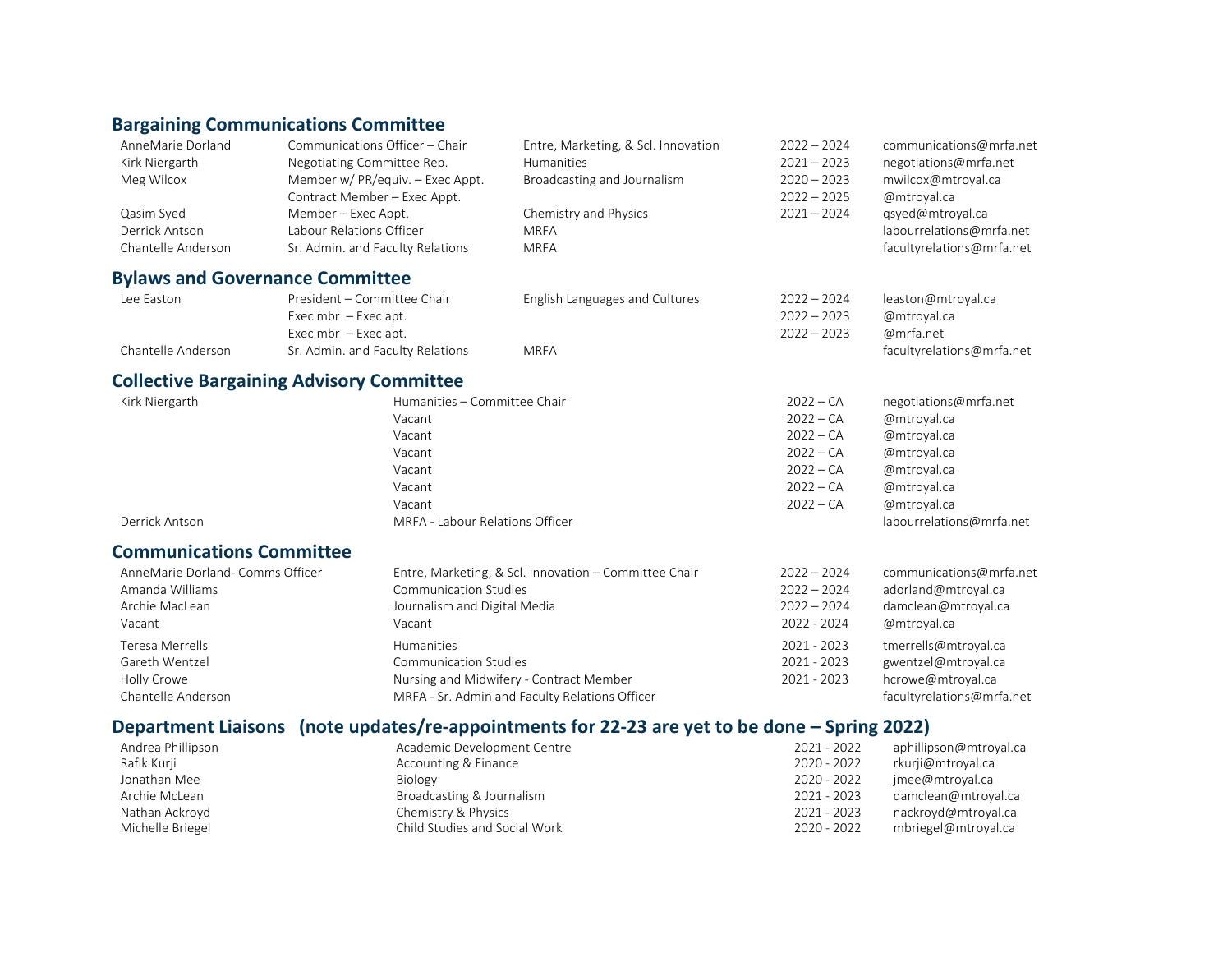| Sonya Flessati             | Counselling                                 | 2020 - 2022   | sflessati@mtroyal.ca           |
|----------------------------|---------------------------------------------|---------------|--------------------------------|
| Michelle DeWolfe           | Earth & Environmental Sciences              | $2021 - 2022$ | mdewolfe@mtroyal.ca            |
| David Sabiston             | Economics and Policy Studies                | $2021 - 2022$ | dsabiston@mtroyal.ca           |
| Andreas Tomaszewski        | Justice Studies                             | $2021 - 2023$ | atomaszewski@mtroyal.ca        |
| Joy Chadwick               | Education                                   | $2021 - 2023$ | jchadwick@mtroyal.ca           |
| Sabrina Reed               | English                                     | $2021 - 2023$ | sreed@mtroyal.ca               |
| Simon Raby                 | Entrepreneurship, Mktg, & Social Innovation | $2021 - 2023$ | sraby@mtroyal.ca               |
| Eric Roettger              | <b>General Education</b>                    | 2020 - 2022   | eroettger@mtroyal.ca           |
| Shelley Rathie             | General Mgmt and Human Resources            | 2020 - 2022   | srathie@mtroyal.ca             |
| Marty Clark                | Health & Physical Education                 | $2021 - 2023$ | mclark2@mtroyal.ca             |
| Nazak Bijandefar           | <b>Humanities</b>                           | $2020 - 2022$ | nbirjandifar@mtroyal.ca        |
| Ran Ju                     | Information Design / Public Relations       | 2020 - 2022   | rju@mtroyal.ca                 |
| Nate Wagenaar              | Interior Design                             | $2021 - 2023$ | nwagenaar@mtroyal.ca           |
| Collette Lemieux           | Intl Bus, Supply Chain Mgmt & Aviation      | 2021 - 2023   | clemieux@mtroyal.ca            |
| Maria-Jesus Plaza          | Languages & Cultures                        | $2021 - 2023$ | mplaza@mtroyal.ca              |
| Richard Hayman (F2021)     |                                             | Fall 2021     | rhayman@mtroyal.ca and         |
| Pearl Herscovitch (W2022)  | Library                                     | Winter 2022   | pherscovitch@mtroyal.ca        |
| Brady Killough             | Mathematics & Computing                     | 2020 - 2022   | bkillough@mtroyal.ca           |
| Jocelyn Lehman (Fall 2021) |                                             | Fall 2021     | jlehman@mtroyal.ca and         |
| Robert Catena (2021-2022)  | Nursing & Midwifery                         | 2021 - 2022   | rcatena@mtroyal.ca             |
| Karen Atkinson-Leadbeater  | Psychology                                  | $2020 - 2022$ | katkinsonleadbeater@mtroyal.ca |
| <b>Brant Downey</b>        | Sociology & Anthropology                    | 2021 - 2023   | bdowney@mtroyal.ca             |

#### **Equity, Diversity, and Inclusion Committee**

| Milena Radzikowska - EDIO | Information Design - Committee Chair         | 2021 - 2023   | edi@mrfa.net             |
|---------------------------|----------------------------------------------|---------------|--------------------------|
| Carolyn Bjartveit         | Child Studies and Social Work                | 2022 - 2024   | cbjartveit@mtroyal.ca    |
| Jebunnessa Chapola        | General Education                            | $2022 - 2024$ | jchapola@mtroyal.ca      |
| Marva Ferguson            | Child Studies and Social Work                | 2022 - 2024   | mferguson@mtroyal.ca     |
| Maryam Elahi              | Mathematics and Computing                    | $2021 - 2023$ | melahi@mtroyal.ca        |
| Audra Foggin              | Child Studies and Social Work                | 2021 - 2023   | afoggin@mtroyal.ca       |
| Ines Sametband            | Psychology                                   | 2021 - 2023   | isametband@mtroyal.ca    |
| Felix Nwaishi             | Earth and Environmental Science - Exec Appt. | $2021 - 2023$ | fnwaishi@mtroyal.ca      |
| Derrick Antson            | MRFA - Labour Relations Officer              |               | labourrelations@mrfa.net |
| Joy Aigbe                 | MRFA - Administrative Assistant              |               | office@mrfa.net          |

# <span id="page-3-0"></span>**Faculty Centre Management Committee**

| Lee Faston         |
|--------------------|
| Shelley Rathie     |
| Tashfeen Hussain   |
| Chantelle Anderson |
| Joy Aigbe          |
| Robert Mariani     |

Faculty Centre Coordinator MRFA

Treasurer **Treasurer Accounting and Finance** 2022 – 2024

English Languages and Cultures 2022 – 2024 president@mrfa.net Shelley Rathie Member Engagement Officer General Management and HR 2022 – 2024 srathie@mtroyal.ca@mtroyal.ca<br>Treasurer Ceneral Accounting and Finance 2022 – 2024 thussain@mtroyal.ca Sr. Admin. and Faculty Relations MRFA **MRTA** and Tacultyrelations @mrfa.net Administrative Assistant MRFA office@mrfa.net<br>
Faculty Centre Coordinator MRFA office@mrfa.net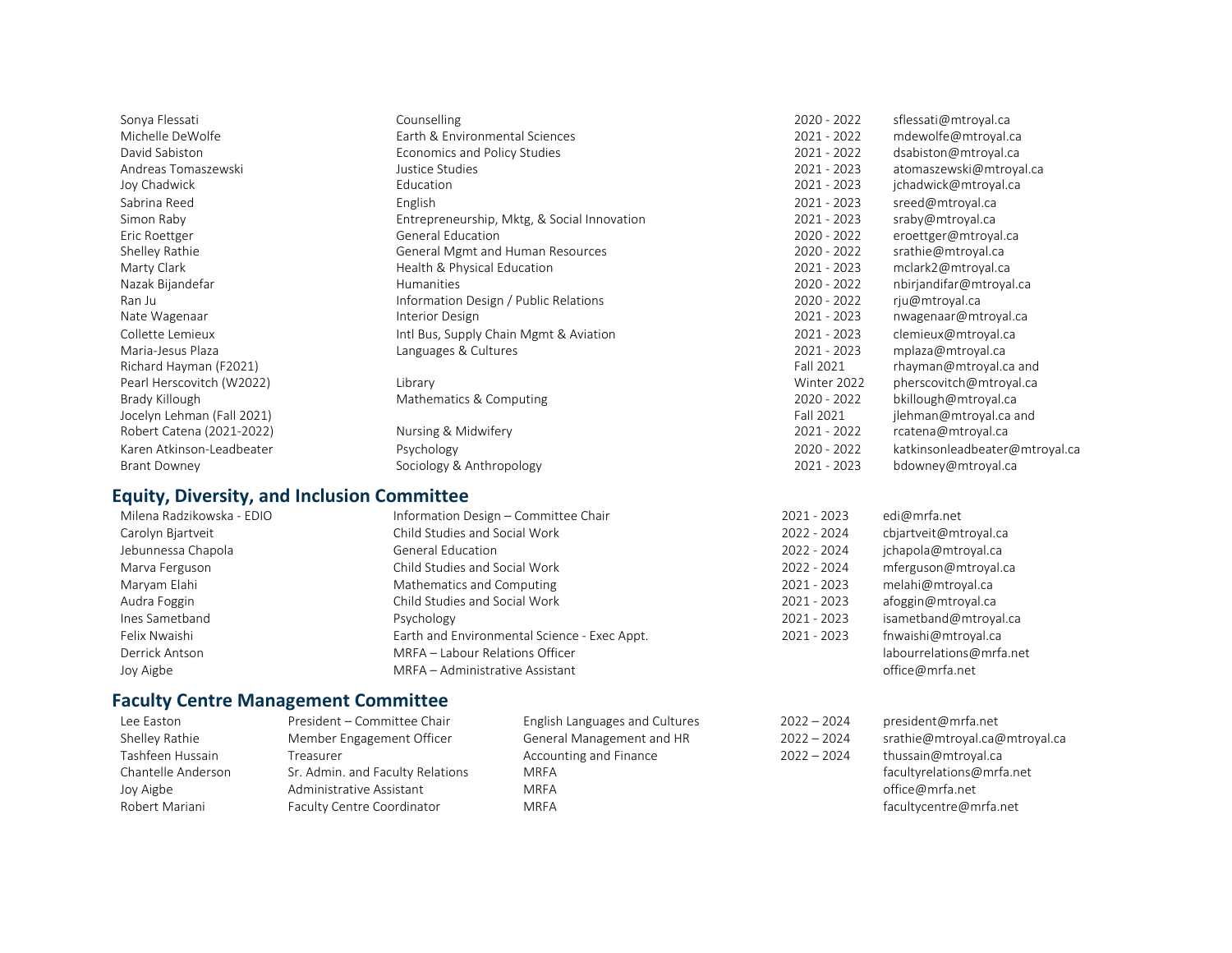## <span id="page-4-0"></span>**Faculty Evaluation Committee**

<span id="page-4-2"></span><span id="page-4-1"></span>

| Brenda Lang                  |                                          | General Management and Human Resources            | $2022 - 2024$ | blang@mtroyal.ca          |
|------------------------------|------------------------------------------|---------------------------------------------------|---------------|---------------------------|
| Guy Obrecht                  | <b>General Education</b>                 |                                                   | $2022 - 2024$ | aobrecht@mtroyal.ca       |
| Ganesh Bhandari              |                                          | Mathematics and Computing                         |               | gbhandari@mtroyal.ca      |
| Aida Patient                 | English, Languages, and Cultures         |                                                   | $2021 - 2023$ | apatient@mtroyal.ca       |
| <b>Brian Nichols</b>         | Humanities                               |                                                   | $2021 - 2023$ | bnichols@mtroyal.ca       |
| Alana Gieck                  | <b>Broadcast Media Studies</b>           |                                                   | $2021 - 2023$ | ageick@mtroyal.ca         |
| Breda Eubank                 |                                          | Health & Physical Ed - Contract Member-Vice Chair | $2021 - 2023$ | beubank@mtroyal.ca        |
| Joy Aigbe                    | MRFA - Administrative Assistant          |                                                   |               | office@mrfa.net           |
| <b>Grants Committee</b>      |                                          |                                                   |               |                           |
| Tashfeen Hussain - Treasurer |                                          | Accounting and Finance - Committee Chair          | $2022 - 2024$ | rkurji@mtroyal.ca         |
| Aida Patient                 | English, Languages, and Cultures         |                                                   | $2022 - 2024$ | apatient@mtroyal.ca       |
| Melanie Peacock              |                                          | General Management and Human Resources            | $2022 - 2024$ | mpeacock@mtroyal.ca       |
| Vacant                       | Vacant                                   |                                                   | $2021 - 2023$ | @mtroyal.ca               |
| Sonya Flessati               | Counselling                              |                                                   | $2021 - 2023$ | sflessati@mtroyal.ca      |
| Chantelle Anderson           |                                          | MRFA - Sr. Admin and Faculty Relations Officer    |               | facultyrelations@mrfa.net |
| <b>Grievance Committee</b>   |                                          |                                                   |               |                           |
| Kelly Sundberg               | VP Policy & SGO - Chair                  | Economics Justice & Policy Studies                | $2021 - 2023$ | grievanceofficer@mrfa.net |
| Lee Easton                   | President                                | English, Languages, and Cultures                  | $2022 - 2024$ | president@mrfa.net        |
| TBD                          | Negotiations Vice-Chair                  |                                                   | $2022 - 2024$ | @mtroyal.ca               |
| Ana Colina                   | As. Grievance Officer - Contract         | Biology                                           | $2021 - 2024$ | acolina@mtroyal.ca        |
| Jane McNichol                | Assistant Grievance Officer              | <b>Public Relations</b>                           | $2021 - 2023$ | jmcnichol@mtroyal.ca      |
|                              | Assistant Grievance Officer              | Health and Physical Education                     | $2022 - 2025$ | @mtroyal.ca               |
| Milena Radzikowska           | Assistant Grievance Officer (addit.)     | <b>Information Design</b>                         | $2021 - 2023$ | mradzikowska@mtroyal.ca   |
| Anupam Das                   | Assistant Grievance Officer              | Economics, Justice & Policy Studies               | $2021 - 2023$ | adas@mtroyal.ca           |
| Derrick Antson               | Labour Relations Officer                 | <b>MRFA</b>                                       |               | labourrelations@mrfa.net  |
|                              | <b>Job Action Preparedness Committee</b> |                                                   |               |                           |
| AnneMarie Dorland            | Communications Officer                   | Entre, Mktg, and Social Innovation                | $2022 - 2024$ | communications@mrfa.net   |
| Tashfeen Hussain             | Treasurer                                | Accounting and Finance                            | $2022 - 2024$ | thussain@mtroyal.ca       |
| Robert Catena                | Dept. Liaison - Exec Appt.               | Nursing and Midwifery                             | $2021 - 2024$ | rcatena@mtroyal.ca        |
|                              | Contract Member - Exec Appt.             | General Management and HR                         | $2022 - 2025$ | khans@mtroyal.ca          |
|                              | Member - Exec Appt.                      | vacant                                            | $2021 - 2023$ | @mtroyal.ca               |
| Kirk Niergarth               | Additional Mbr. Appt. by Exec.           | Humanities (VP Negotiations)                      | $2021 - 2023$ | negotiations@mrfa.net     |
| Derrick Antson               | Labour Relations Officer                 | <b>MRFA</b>                                       |               | labourrelations@mrfa.net  |

<span id="page-4-3"></span>Chantelle Anderson Sr. Admin. And Faculty Relations MRFA and States and States and Tacultyrelations Communications of the States of the States of the States of the States of the States of the States of the States of the St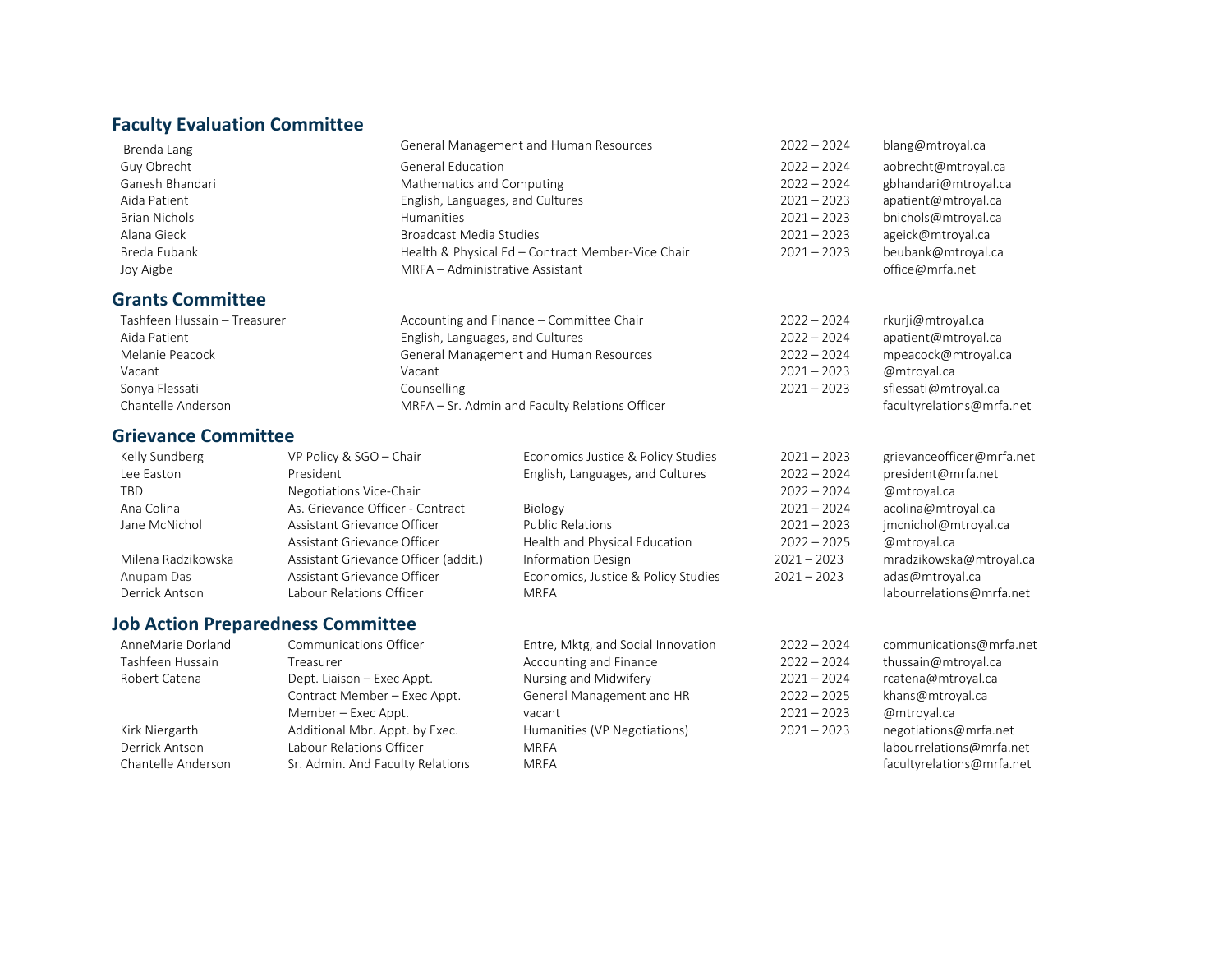#### <span id="page-5-0"></span>**Member Engagement Committee**

Vacant Contract – Sessional Vacant 2022 – 2024 @mtroyal.ca Marty Clark Full Time – Associate Professor Health and Physical Education 2022 – 2024 mclark@mtroyal.ca Jebunnessa Chapola Contract – Continuing/Fixed Term General Education 2022 – 2024 jchapola@mtroyal.ca Michelle Briegel Full Time – Assistant Professor Child Studies and Social Work 2022 – 2024 mbriegel@mtroyal.ca Rita Louw Contract – Sessional General Management and HR 2021 – 2023 alouw @mtroyal.ca Vacant Contract – Clinical Vacant 2021 – 2023 @mtroyal.ca Vacant Full Time – Assistant Professor Vacant 2021 – 2023 @mtroyal.ca Vacant Contract – Lab Vacant 2021 – 2023 @mtroyal.ca Vacant Full Time – Associate Professor Vacant Vacant 2021 – 2023 @mtroyal.ca Joy Aigbe **MRFA** MRFA Administrative Assistant **office@mrfa.net** office@mrfa.net

#### **Negotiating Committee**

- 
- Kirk Niergarth VP Negotiations and Humanities Committee Chair 2021 2021 2023 negotiations @mrfa.net Breda Eubank **Eubank** Health and Physical Education **1996 12001** 12022 – 2024 ncmember@mrfa.net

#### <span id="page-5-1"></span>**Professional Development Committee**

| Librarv                                        | $2021 - 2023$ | phouston@mtroyal.ca       |
|------------------------------------------------|---------------|---------------------------|
| <b>General Education and Humanities</b>        | $2021 - 2023$ | kpheasant@mtroyal.ca      |
| Accounting and Finance                         | $2021 - 2023$ | thussain@mtroyal.ca       |
| Supply Chain Management                        | $2021 - 2023$ | pkang@mtroyal.ca          |
| Health and Physical Education                  | $2022 - 2024$ | nvanwyk@mtroyal.ca        |
| General Management and HR - Contract Member    | $2022 - 2024$ | kcoller@mtroyal.ca        |
| <b>Humanities</b>                              | $2022 - 2024$ | tmerrells@mtroyal.ca      |
| Academic Development Centre                    | $2022 - 2024$ | aphillipson@mtroyal.ca    |
| Academic Development Centre - ex-officio       |               | jboman@mtroyal.ca         |
| MRFA - Sr. Admin and Faculty Relations Officer |               | facultyrelations@mrfa.net |
|                                                |               |                           |

- 
- Shelley Rathie **Member Engagement Officer** General Management and HR 2022 2024 srathie@mtroyal.ca Stasha Huntingford Contract – Sessional Child Studies and Social work 2022 – 2024 shuntingford@mtroyal.ca Chantelle Anderson MRFA MRFA Sr. Admin and Faculty Relations and Sr. Admin and Faculty Relations Communications facultyrelations and Facultyrelations and Facultyrelations and Faculty Relations and Facultyrelations and Facu
- Brenda Lang Contract Officer General Management and Human Resources 2022 2024 contractrepresentative@mrfa.net Pearl Herscovitch **Exercise 2021** – 2023 negcommember@mrfa.net Brent Oliver **Child Studies and Social Work** 2022 – 2024 negotiatingcommmember@mrfa.net Derrick Antson and MRFA Labour Relations Officer labour and the labourrelations @mrfa.net
	-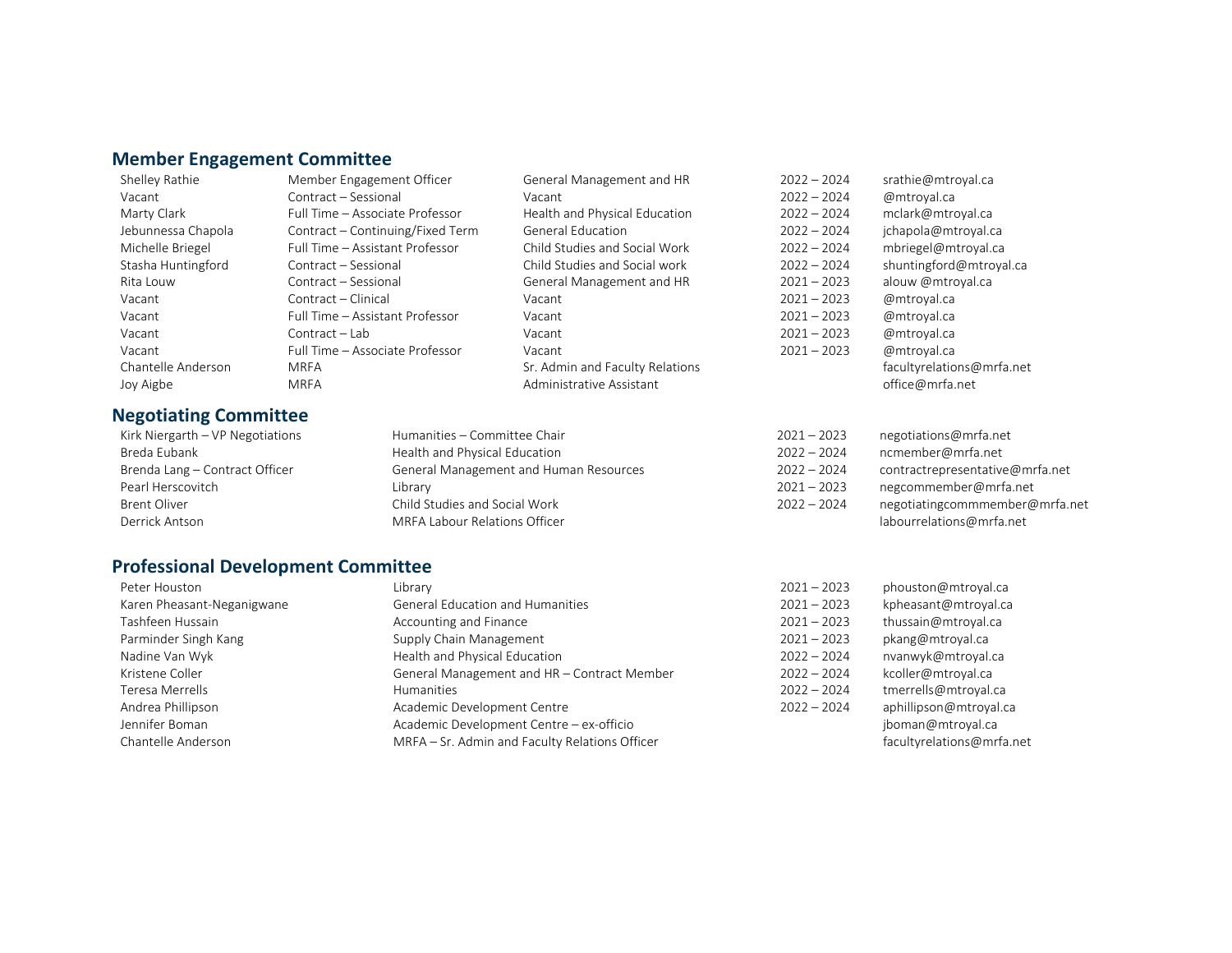#### <span id="page-6-0"></span>**Professional Standards and Ethics Committee**

| Vacant             | Vacant                                       | $2022 - 2023$ | @mtroyal.ca               |
|--------------------|----------------------------------------------|---------------|---------------------------|
| Vacant             | Vacant                                       | $2022 - 2023$ | @mtroyal.ca               |
| Sinc MacRae        | Humanities                                   | $2021 - 2023$ | smacrae@mtroyal.ca        |
| Michael Huston     | Counselling                                  | $2021 - 2023$ | mhuston@mtroyal.ca        |
| Michael Ata        | Economics, Justice, and Policy Studies       | $2022 - 2024$ | mata@mtroyal.ca           |
| Vacant             | Vacant                                       | $2022 - 2024$ | @mtroyal.ca               |
| Vacant             | Vacant                                       | $2022 - 2024$ | @mtroyal.ca               |
| Derrick Antson     | MRFA Labour Relations Officer                |               | labourrelations@mrfa.net  |
| Chantelle Anderson | MRFA Sr. Admin and Faculty Relations Officer |               | facultyrelations@mrfa.net |

#### <span id="page-6-1"></span>**Social Events Committee**

| Robert Mariani     | MRFA Faculty Centre Coordinator              |               | facultycentre@mrfa.net    |
|--------------------|----------------------------------------------|---------------|---------------------------|
| Chantelle Anderson | MRFA Sr. Admin and Faculty Relations Officer |               | facultyrelations@mrfa.net |
| Vacant             | Vacant                                       | $2022 - 2024$ | @mtroval.ca               |
| Vacant             | Vacant                                       | $2022 - 2024$ | @mtroyal.ca               |
| Chelan McCallion   | Child Studies and Social Work                | $2022 - 2024$ | cmccallion@mtroyal.ca     |
| Stephanie Moncks   | Nursing and Midwifery                        | $2021 - 2023$ | smoncks@mtroyal.ca        |
| Pattie Pryma       | Nursing and Midwifery                        | $2021 - 2023$ | ppryma@mtroyal.ca         |
| Natalie Meisner    | English, Languages and Cultures              | $2021 - 2023$ | nmeisner@mtroyal.ca       |

## MRFA Ad hoc Committees

#### <span id="page-6-2"></span>**Ad hoc Contract Faculty Advisory Committee**

Breda Eubank Appointed by the Executive Board Health and Physical Education 2021 – 2022 beubank@mtroyal.ca Paul Jessop **Appointed by the Executive Board** Health and Physical Education 2021 – 2022 pjessop@mtroyal.ca David Coulibaly **Appointed by the Executive Board** Accounting and Finance 2021 – 2022 dcoulibaly@mtroyal.ca Laura Jurgens **Appointed by the Executive Board** Humanities **1998** Humanities 2021 – 2022 ljurgens@mtroyal.ca Jill Boettger Appointed by the Executive Board English, Languages and Cultures 2021 – 2022 jboettger@mtroyal.ca Laura Marik **Appointed by the Executive Board** Mathematics and Computing 2022 – 2023 Imarik@mtroyal.ca Chantelle Anderson Sr. Admin. and Faculty Relations MRFA and the state of the state of the facultyrelations and faculty Relations MRFA

Brenda Lang Contract Member Officer General Management and HR 2021 – 2022 ContractRepresentative@mrfa.net

- -
	-
	-
	-
	- -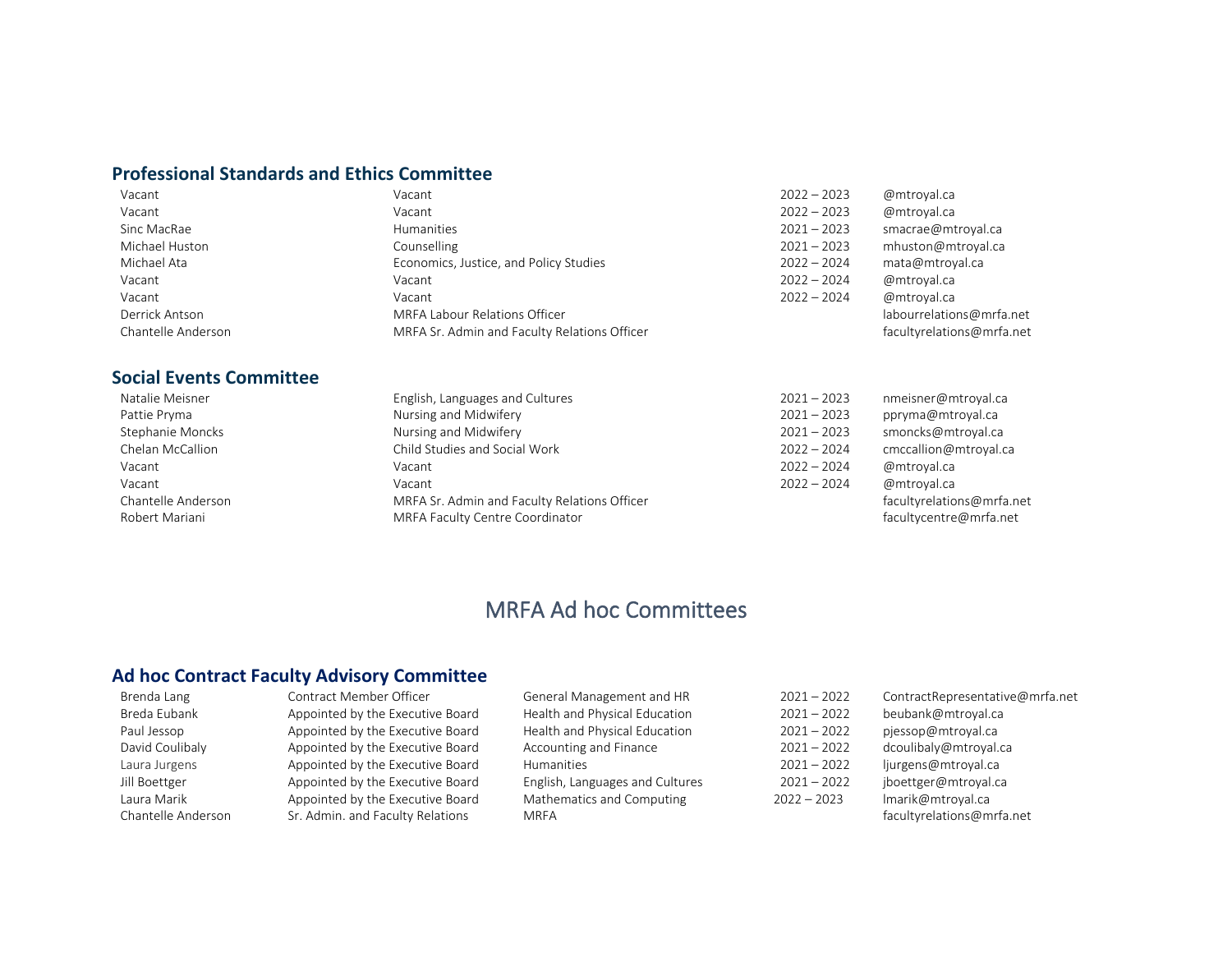### <span id="page-7-0"></span>**Ad hoc Retired Members Committee**

<span id="page-7-1"></span>

| Marlene Kingsmith                | Retired Member – Exec Appt.        | Child Studies and Social Work        | $2021 - 2023$ |                           |
|----------------------------------|------------------------------------|--------------------------------------|---------------|---------------------------|
| Anne Scrimger                    | Retired Member - Exec Appt.        | Academic Development Centre          | $2021 - 2023$ |                           |
| Gerry Cross                      | Retired Member - Exec Appt.        | Mathematics and Computing            | $2022 - 2024$ |                           |
|                                  | Retired Member - Exec Appt.        | English, Languages and Cultures      | $2022 - 2024$ |                           |
| Chantelle Anderson               | Sr. Admin. and Faculty Relations   | <b>MRFA</b>                          |               | facultyrelations@mrfa.net |
| Robert Mariani                   | Faculty Centre Coordinator         | <b>MRFA</b>                          |               | facultycentre@mrfa.net    |
| <b>MRFA 2025 Working Group</b>   |                                    |                                      |               |                           |
| Lee Easton                       | MRFA President                     | English, Languages, and Cultures     | $2021 - 2025$ | president@mrfa.net        |
| Milena Radzikowska               | EDI Officer                        | <b>Information Design</b>            | $2021 - 2025$ | edi@mrfa.net              |
| Kimberley Williams               | <b>Executive Board Appointment</b> | Women's and Gender Studies           | $2021 - 2025$ | kawilliams@mtroyal.ca     |
| David Coulibaly                  | <b>Executive Board Appointment</b> | Accounting and Finance               | $2021 - 2025$ | dcoulibaly@mtroyal.ca     |
| Michael Ata                      | <b>Executive Board Appointment</b> | Economics, Justice, & Policy Studies | $2021 - 2025$ | mata@mtroyal.ca           |
| Chantelle Anderson               | Sr. Admin. and Faculty Relations   | <b>MRFA</b>                          |               | facultyrelations@mrfa.net |
| <b>Three's Company Committee</b> |                                    |                                      |               |                           |
|                                  |                                    |                                      |               |                           |

<span id="page-7-2"></span>

|                    | PDC Rep – Nursing and Midwifery              | $2022 - 2023$ | jdhooper@mtroyal.ca       |
|--------------------|----------------------------------------------|---------------|---------------------------|
|                    | MEC Rep – English, Languages and Cultures    | $2022 - 2023$ | emullen@mtroval.ca        |
|                    | SEC Rep – Counselling                        | $2022 - 2023$ | mknapik@mtroyal.ca        |
| Chantelle Anderson | MRFA Sr. Admin and Faculty Relations Officer |               | facultyrelations@mrfa.net |

## External Organizations with MRFA Appointed Representatives

### <span id="page-7-3"></span>**MRFA Representative to CAUT**

<span id="page-7-5"></span><span id="page-7-4"></span>

| Lee Easton                        | President                        | English Languages and Cultures      | $2020 - 2022$ | leaston@mtroyal.ca        |
|-----------------------------------|----------------------------------|-------------------------------------|---------------|---------------------------|
| <b>CAUT Defense Fund Trustees</b> |                                  |                                     |               |                           |
| Lee Easton                        | MRFA President                   | English, Languages, and Cultures    | $2021 - 2023$ | leaston@mtroyal.ca        |
|                                   | Exec Appointment                 | Economics, Justice & Policy Studies | $2022 - 2024$ | adas@mtroyal.ca           |
| <b>CAFA Officer and Delegates</b> |                                  |                                     |               |                           |
| Lee Easton                        | President                        | CAFA Officer                        | $2022 - 2024$ | leaston@mtroyal.ca        |
| Marc Schroeder                    | Advocacy Officer                 | <b>MRFA Delegate</b>                | $2021 - 2023$ | mschroeder@mtroyal.ca     |
| K Niergarth / D Antson            | VP Negotiations / LRO            | MRFA Delegate                       | $2021 - 2023$ | labourrelations@mrfa.net  |
| Chantelle Anderson                | Sr. Admin. And Faculty Relations | MRFA Delegate                       |               | facultyrelations@mrfa.net |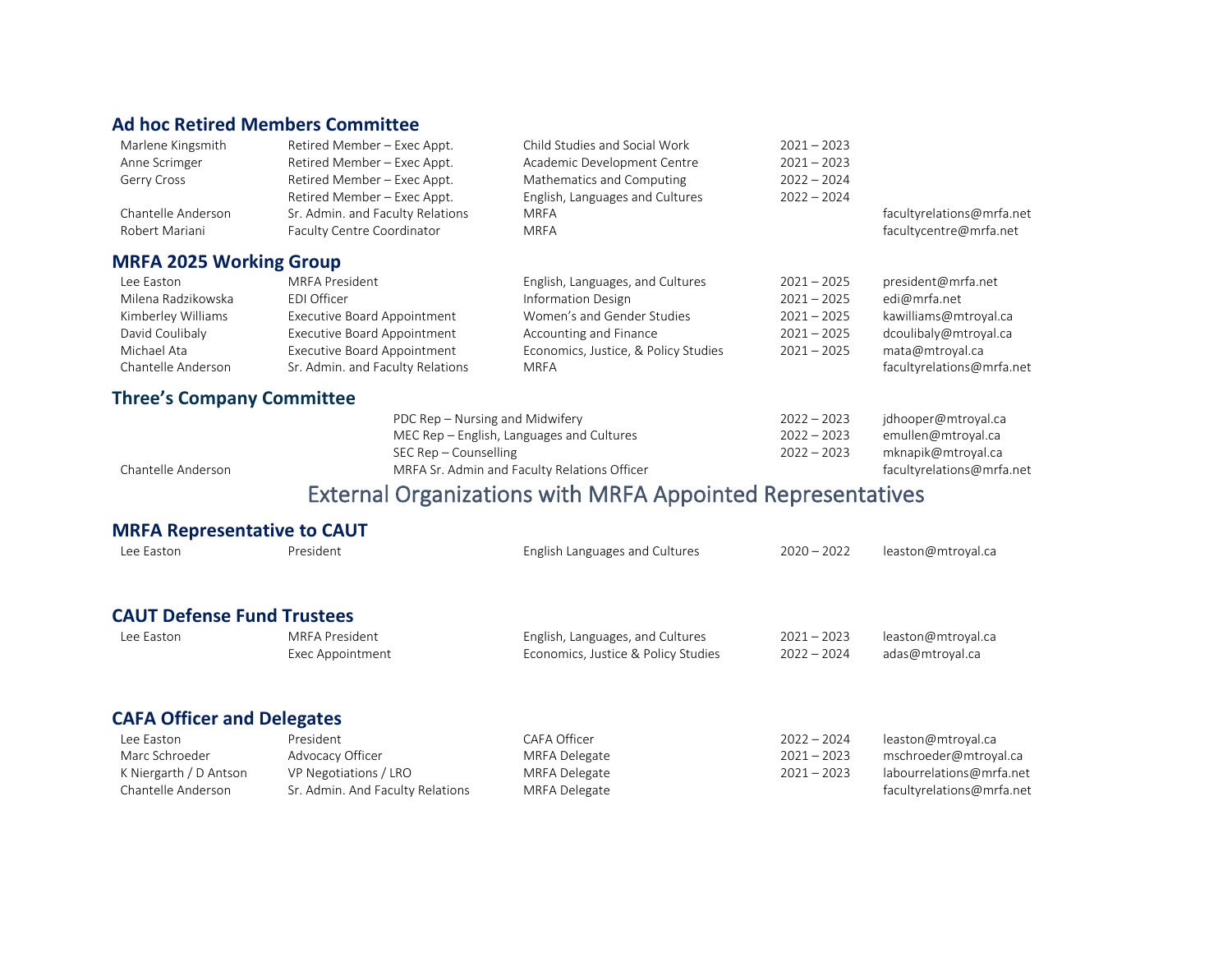## MRU Committees with MRFA Representation

<span id="page-8-5"></span><span id="page-8-4"></span><span id="page-8-3"></span><span id="page-8-2"></span><span id="page-8-1"></span><span id="page-8-0"></span>

| <b>Alumni Advisory Council</b> |                                                                 |                                                        |                                |                                        |
|--------------------------------|-----------------------------------------------------------------|--------------------------------------------------------|--------------------------------|----------------------------------------|
| Vacant                         | <b>Elected Position</b>                                         | Vacant                                                 | $2022 - 2024$                  | @mtroyal.ca                            |
| <b>Benefits Committee</b>      |                                                                 |                                                        |                                |                                        |
| Brenda Lang                    | Appointed Position - Full Time<br>Appointed Position - Contract | General Management and HR<br>General Management and HR | $2022 - 2024$<br>$2021 - 2023$ | clcook1@mtroyal.ca<br>blang@mtroyal.ca |
|                                |                                                                 |                                                        |                                |                                        |
|                                | <b>Board of Governors - MRFA Nominee</b>                        |                                                        |                                |                                        |
| Jacqueline Musabende           | <b>Appointed Position</b>                                       | Intl. Business and SCM                                 | $2021 - 2023$                  | jmusabende@mtroyal.ca                  |
| <b>Day Care Board</b>          |                                                                 |                                                        |                                |                                        |
| Madelaine Vanderwerff          | <b>Elected Position</b>                                         | Library                                                | $2022 - 2024$                  | mvanderwerff@mtroyal.ca                |
|                                | <b>Interpretation and Review of the Collective Agreement</b>    |                                                        |                                |                                        |
| Scott Murray                   | <b>Appointed Position</b>                                       | Humanities                                             | $2020 - 2023$                  | smurray@mtroyal.ca                     |
|                                | <b>Appointed Position</b>                                       | Humanities                                             | $2012 - 2025$                  | bnichols@mtroyal.ca                    |
| Anupam Das                     | <b>Appointed Position</b>                                       | Economics, Justice & Policy Studies                    | $2021 - 2024$                  | adas@mtroyal.ca                        |
|                                | <b>Joint Equity, Diversity, and Inclusion Committee</b>         |                                                        |                                |                                        |
| Jacqueline Musabende           | Appointed Position-Co-Chair                                     | Intl. Business, SVM & Aviation                         | $2021 - 2024$                  | jmusabende@mtroyal.ca                  |
|                                | <b>Appointed Position</b>                                       | Nursing and Midwifery                                  | $2022 - 2024$                  | adosani@mtroyal.ca                     |
|                                | Appointed Position-EDIC rep                                     | <b>Information Design</b>                              | $2022 - 2024$                  | mradzikowska@mtroyal.ca                |
| Aidan Wonneck                  | Appointed Position - Alternate                                  | Nursing and Midwifery                                  | $2021 - 2023$                  | awonneck@mtroyal.ca                    |
| Shelley Jickling               | MRU Rep                                                         | Human Resources                                        | $2022 - 2024$                  | sjickling@mtroyal.ca                   |
| Linda ManyGuns                 | MRU Rep                                                         | Indigenization & Decolonization                        | $2022 - 2024$                  | Imanyguns@mtroyal.ca                   |
| Evan Cortens                   | MRU Rep                                                         | Institutional Research& Planning                       | $2022 - 2024$                  | ecortens@mtroyal.ca                    |
| Stephen Price                  | MRU Rep-Dean                                                    | Health, Community & Education                          | $2022 - 2024$                  | sprice@mtroyal.ca                      |
| Joy Aigbe                      | <b>MRFA</b>                                                     | Administrative Assistant                               |                                | office@mrfa.net                        |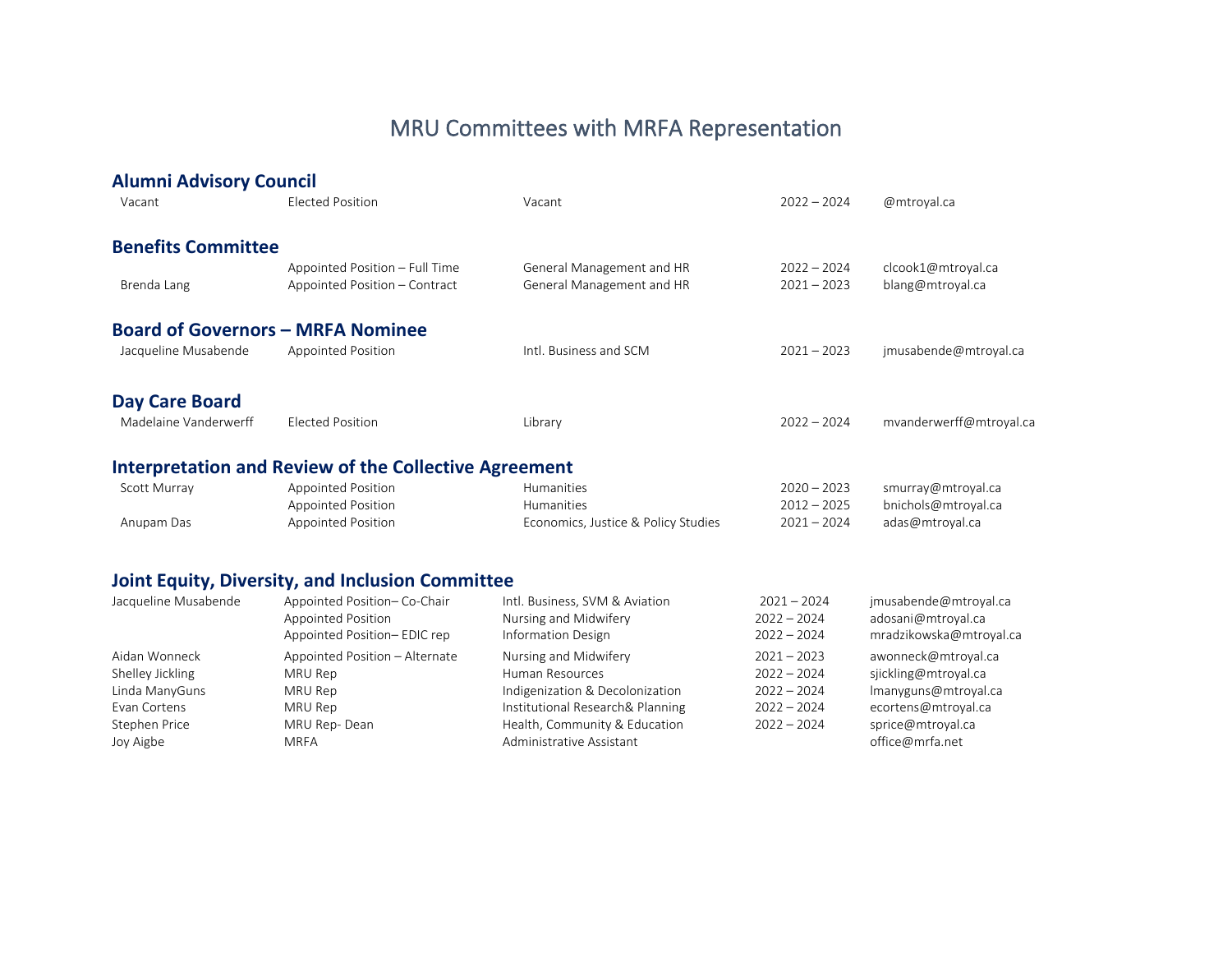## **Joint Taskforce on Systemic Racism**

| Appointed Position | Nursing and Midwifery    | $2022 - 2024$             | josuji@mtroyal.ca    |
|--------------------|--------------------------|---------------------------|----------------------|
| Appointed Position | <b>General Education</b> | $2022 - 2024$             | chapola@mtroyal.ca   |
|                    |                          |                           |                      |
|                    |                          | $2022 - 2024$             | pvarella@mtroyal.ca  |
| MRU Rep            |                          | $2022 - 2024$             | Imanyguns@mtroyal.ca |
| MRU Rep            |                          | $2022 - 2024$             | ecortens@mtroyal.ca  |
| MRU Rep            |                          | $2022 - 2024$             | sprice@mtroyal.ca    |
|                    | Appointed Position       | General Management and HR |                      |

## **Joint Taskforce on Faculty Workload**

| Brenda Lang          | Appointed Position             | General Management and HR          | $2022 - 2024$ | blang@mtroyal.ca      |
|----------------------|--------------------------------|------------------------------------|---------------|-----------------------|
| Gülberk Koç Maclean  | Appointed Position             | Nursing and Midwifery              | $2022 - 2024$ | gmaclean@mtroyal.ca   |
| Lee Easton           | Appointed Position             | English, Languages & Cultures      | $2022 - 2024$ | leaston@mtroyal.ca    |
| Pat Kostouros        | Appointed Position - Alternate | Child Studies and Social Work      | $2022 - 2024$ | pkostouros@mtroyal.ca |
| Jennifer Pettit      | MRU appointed rep.             | Arts                               | $2022 - 2024$ | jpettit@mtroyal.ca    |
| Johnathan Withey     | MRU appointed rep.             | Science & Technology               | $2022 - 2024$ | jwithey@mtroyal.ca    |
| Kelly Williams-Whitt | MRU appointed rep.             | <b>Business and Communications</b> | $2022 - 2024$ | kwilliams@mtroyal.ca  |
| Evan Cortens         | MRU appointed rep.             | Academic Affairs                   | $2022 - 2024$ | kwilliams@mtroyal.ca  |

## **Joint Occupational Health and Safety Committee**

|                | Appointed Position | Nursing and Midwifery               | $2022 - 2024$ | @mtroyal.ca        |
|----------------|--------------------|-------------------------------------|---------------|--------------------|
| Scharie Tavcer | Appointed Position | Economics, Justice & Policy Studies | $2021 - 2023$ | stavcer@mtroyal.ca |

## **Mount Royal University Coalition**

| Lee Easton                | President - Ex-Officio        | English, Languages and Cultures | $2020 - 2022$ | leaston@mtroyal.ca        |
|---------------------------|-------------------------------|---------------------------------|---------------|---------------------------|
| Marc Schroeder            | Advocacy Officer - Ex-officio | Mathematics and Computing       | $2021 - 2023$ | mschroeder@mtroyal.ca     |
| Michelle LoGullo          | MRSA President - Ex-Officio   | MRSA                            |               | mlogullo@mtroyal.ca       |
| Donna Palmer              | MRSA Nominee to the BoG       | MRSA                            |               | dpalmer@mtroyal.ca        |
| Spirit River Striped Wolf | SAMRU President               | SAMRU                           |               | president@samru.ca        |
| Rachel Timmermans         | SAMRU VP External             | SAMRU                           |               | vpexternal@samru.ca       |
| Joseph Nguyen             | SAMRU VP Student Affairs      | Additional SAMRU Member         |               | vpstudentaffairs@samru.ca |
| Yasmin Ahmed              | SAMRU VP Academic             | Additional SAMRU Member         |               | vpacademic@smaru.ca       |
| Derrick Antson            | MRFA Labour Relations Officer | Additional MRFA Member          |               | labourrelations@mrfa.net  |
|                           |                               |                                 |               |                           |